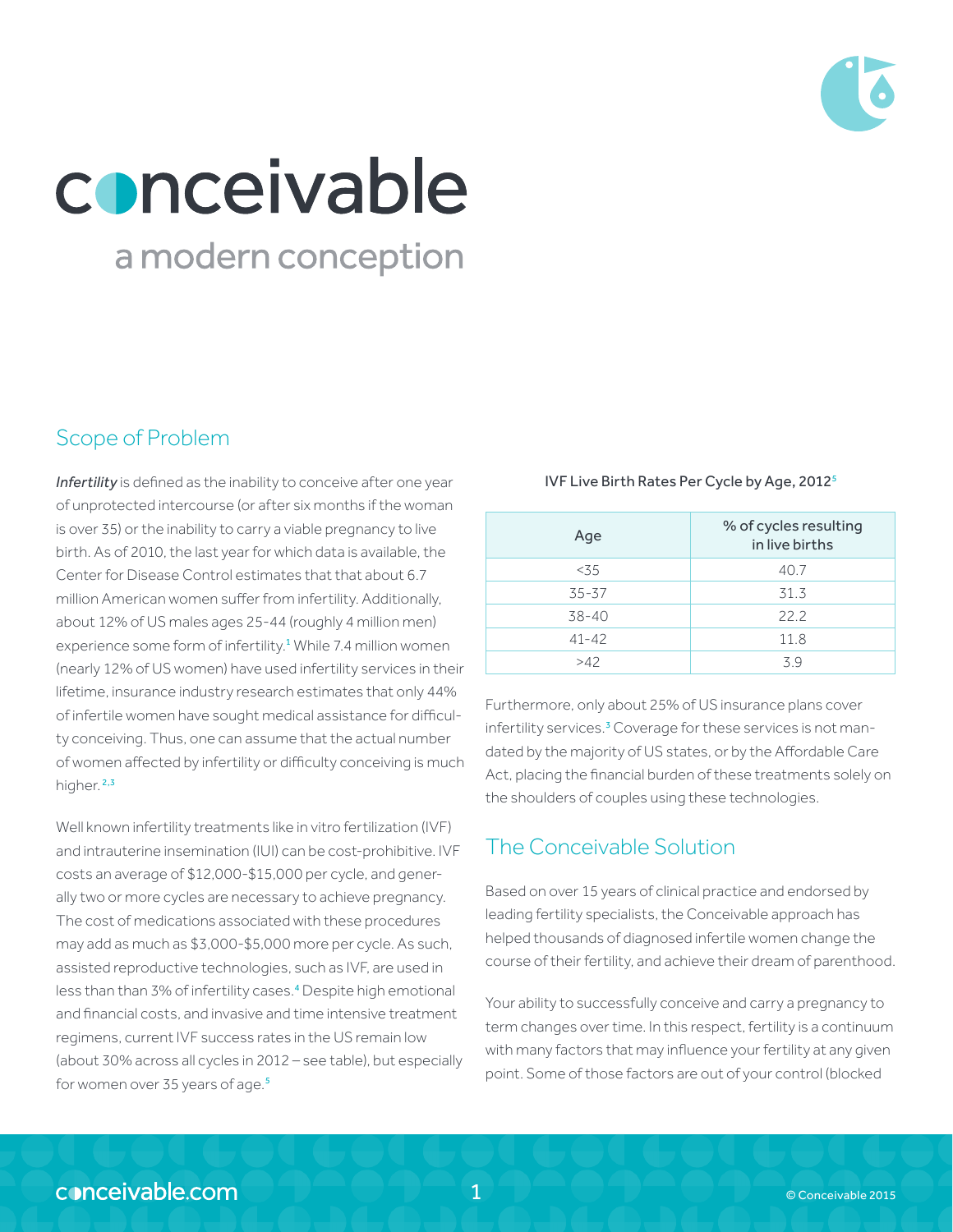fallopian tubes, for instance), but many are completely in your control. By understanding where you fall on the fertility continuum and why you're there, you can take action to increase your chances of conception. Conceivable empowers you with the knowledge and resources you need to seize your best opportunity to conceive.

Conceivable gives you more control over when and how you conceive and carry a pregnancy to a successful delivery. While Conceivable is not a replacement for your doctor or fertility specialist and does not diagnose, prevent, treat, or cure any disease. Our program empowers you to learn more about your menstrual cycle and natural ability to conceive. No treatment method is guaranteed, but in our experience women that understand the process of conception and pregnancy can take action to improve the likelihood of achieving a successful pregnancy.

Conceivable helps women address modifiable factors that can affect their ability to conceive. *Over 15 years, the Conceivable Program has helped more than 7,000 couples to regulate menstrual function and optimize lifestyle choices for the highest probability of conception.*

The Conceivable program helps address three primary areas:

- Menstrual cycle irregularity
- Modifiable lifestyle factors
- Mindfulness and stress management

## A Conceivable Cycle

Menstrual cycle characteristics, like cycle regularity, cycle length, the amount and quality of menstrual blood, and other symptoms such as PMS and cramping are significantly indicative of your fertile potential and odds of conceiving on a cycle-to-cycle basis. What does peer-reviewed medical research say about a Conceivable cycle? It should be:

Regular: Regular cycles increase your likelihood of conception and make timing ovulation and intercourse more predict-

able. On average, women with irregular cycles had only 1/4 the chance of getting pregnant each month as those with more normal cycles. <sup>6</sup>

About 28 days long: A cycle with optimal length allows plenty of time for the egg to mature properly and supports a healthy window for implantation. Both shorter and longer cycles have been associated with reduced fertility, in some cases decreasing the chance of delivery by up to 50%. <sup>7</sup>

• Short cycles are especially detrimental to conception. In a series of studies from 1992 to 2003, researchers found that early ovulation resulted in a significant reduction (~50-75%) in clinical and viable pregnancy rates. However, when ovulation was regulated, pregnancy rates returned to normal levels.<sup>8,9</sup>

A 4-day period: The length of your period is good indicator of the health of your uterine lining which allows for the implantation and nourishment of a fertilized embryo. Insufficient bleeding or bleeding that lasts too long are both associated with a decreased chance to conceive each month, in some cases cutting your chance to conceive by half.<sup>10</sup>

Sufficient bleeding: It's normal to soak a pad or tampon about every four hours during your heaviest menstrual bleeding. Healthy menstrual bleeding is the reflection of a healthy uterine lining. Menstrual bleeding that is scanty, or too much bleeding, indicate lower chances of conception each cycle.<sup>11</sup>

Free of uncomfortable symptoms: PMS, pain, cramping, and clotting are more than just uncomfortable symptoms around your period, they may indicate larger problems like polyps, fibroids, endometriosis, or hormonal imbalances. In addition to being a drag, infertile women report these types of symptoms in much higher numbers than their fertile counterparts.<sup>12</sup>

*For more than 7,000 couples, the Conceivable Program has helped to optimize menstrual function for the highest probability of conception.*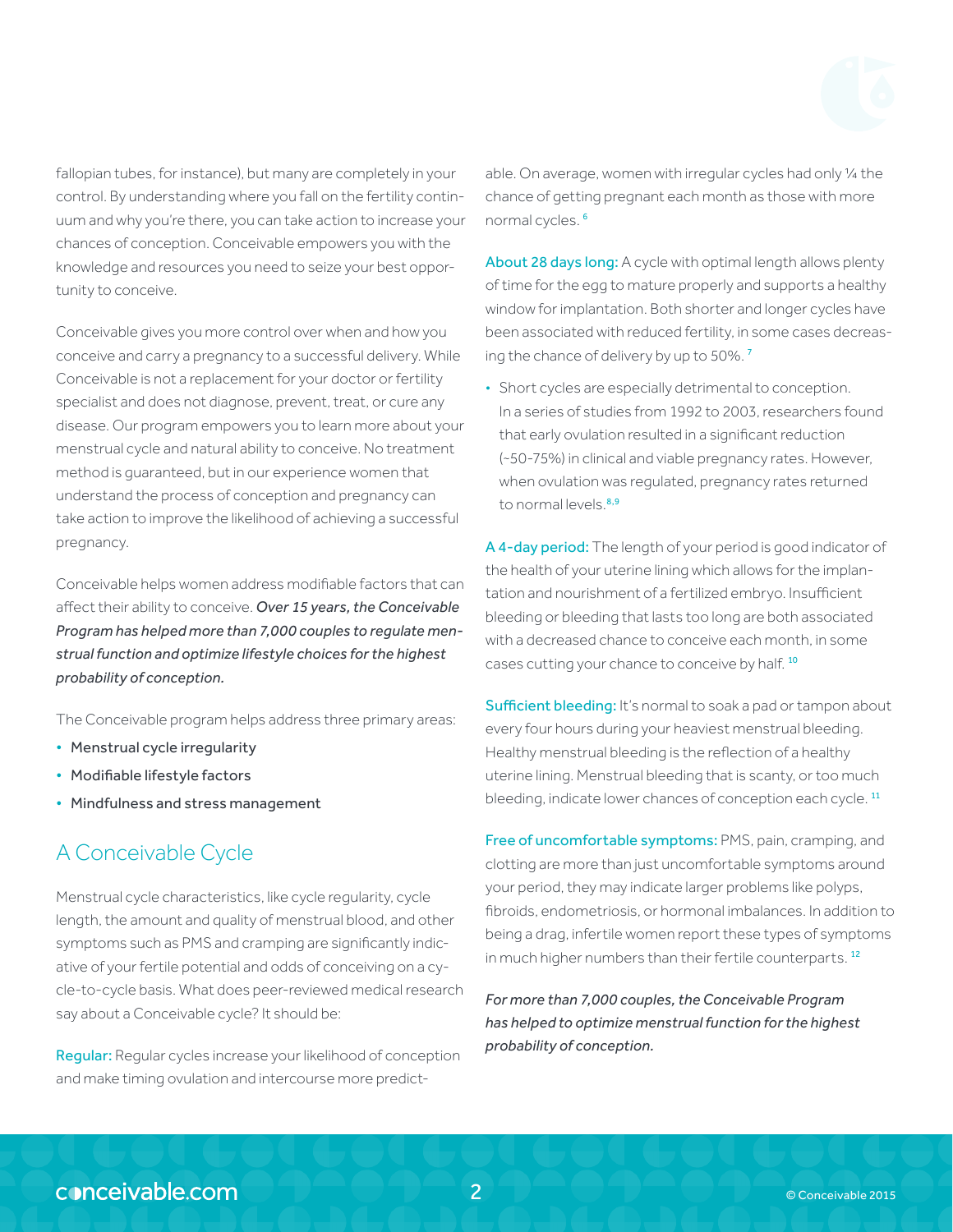## A Conceivable Life

Lifestyle matters when it comes to getting pregnant. A comprehensive, modern fertility program needs to be about more than just when to have sex. For those struggling to get pregnant, continuing to try methods that have been previously unsuccessful can be a frustrating exercise in futility. By changing your behaviors, you give yourself a better chance at changing your outcome. That is a good thing.

LIFESTYLE MATTERS A growing body of medical literature suggests that what you eat and drink, your weight, how much you exercise, your daily stress levels, your use of caffeine, tobacco, and alcohol, and your personal environment can all affect not only your ability to conceive, but the health of future children. <sup>13</sup>

DIET Conceivable meal plans and recipes are constructed on a whole-food, plant-based diet that studies have demonstrated time and again not only to have a beneficial effect on overall health, but a direct effect on a woman's fertility — particularly on regulating ovulation. 14,15,16 Conceivable creates customized menus that help users to eat a diet rich in vegetables by setting small, attainable daily goals.

- Why plant-based? In a large-scale study of women who had difficulty conceiving, Harvard scientists found that increasing the intake of animal protein, even by as little as one serving a day, resulted in a 32% higher likelihood of ovulatory infertility. Furthermore, researchers found that women who consumed plant proteins (instead of animal protein) for as little as 5% of their total daily calories had a 50% decrease in their risk of ovulatory infertility. <sup>14</sup>
- Whole foods, whole fertility. A low glycemic load, such as that created by low-carbohydrate and whole grain diets, appears to protect fertility. Women with high glycemic loads, the result of a diet high in processed and refined foods, have been demonstrated in at least one study to have nearly twice the risk of ovulatory infertility as women with low glycemic loads.<sup>17</sup>

• Healthy fats. Conceivable meal plans also helps women choose healthy, fertility-friendly fats over unhealthy ones. In one recent study, every 2% increase in calories consumed via unhealthy trans-fats increased the risk of ovulatory infertility by more than 70%. This is especially true when these trans-fats replaced fertility-friendly monounsaturated fats.<sup>15</sup>

That means that as little as one teaspoon of unhealthy fat can significantly impact your fertility.

**HYDRATION** Every day it's up to us to take in enough fluids to replace what is lost through breathing, sweat, and urination. We can find these fluids in the foods we eat and the beverages we drink. Not drinking enough water — or drinking too many unhealthy beverages like sodas, coffee, or alcohol — can lead to dehydration and negative effects upon your fertility.

- Dehydration can affect both the fertile body and mind. Even mild levels of dehydration have been shown to negatively affect cognitive problem-solving, mood, and attentiveness, increase sensitivity to pain, as well as cause constipation, headaches, and muscle cramps.18,19,20,21,22
- Healthier cervical fluid. The more hydrated your cervical mucus is, the easier it is for sperm through it.<sup>23</sup> Although a variety of factors determine cervical fluid viscosity, Lee *et al*. have found that sperm had the highest difficulty travelling through thick cervical mucus with low water content,<sup>24</sup> regardless of when they are introduced. In other words, staying hydrated can improve the sperms' ability to effectively fertilize the egg.
- Coffee: Women who consumed more than 100 mg of caffeine a day — the equivalent of 1 cup of premium coffee — were more likely to experience difficulty conceiving and higher rates of miscarriage during pregnancy, though the mechanism is still unknown.25,26,27
- Sodas and Soft Drinks: According to the Harvard Nurses' Health Study, women who consumed 2 or more sodas a day were up to 50% more likely to experience ovulatory infertility than women who drank less than 1 soda a week.<sup>25</sup>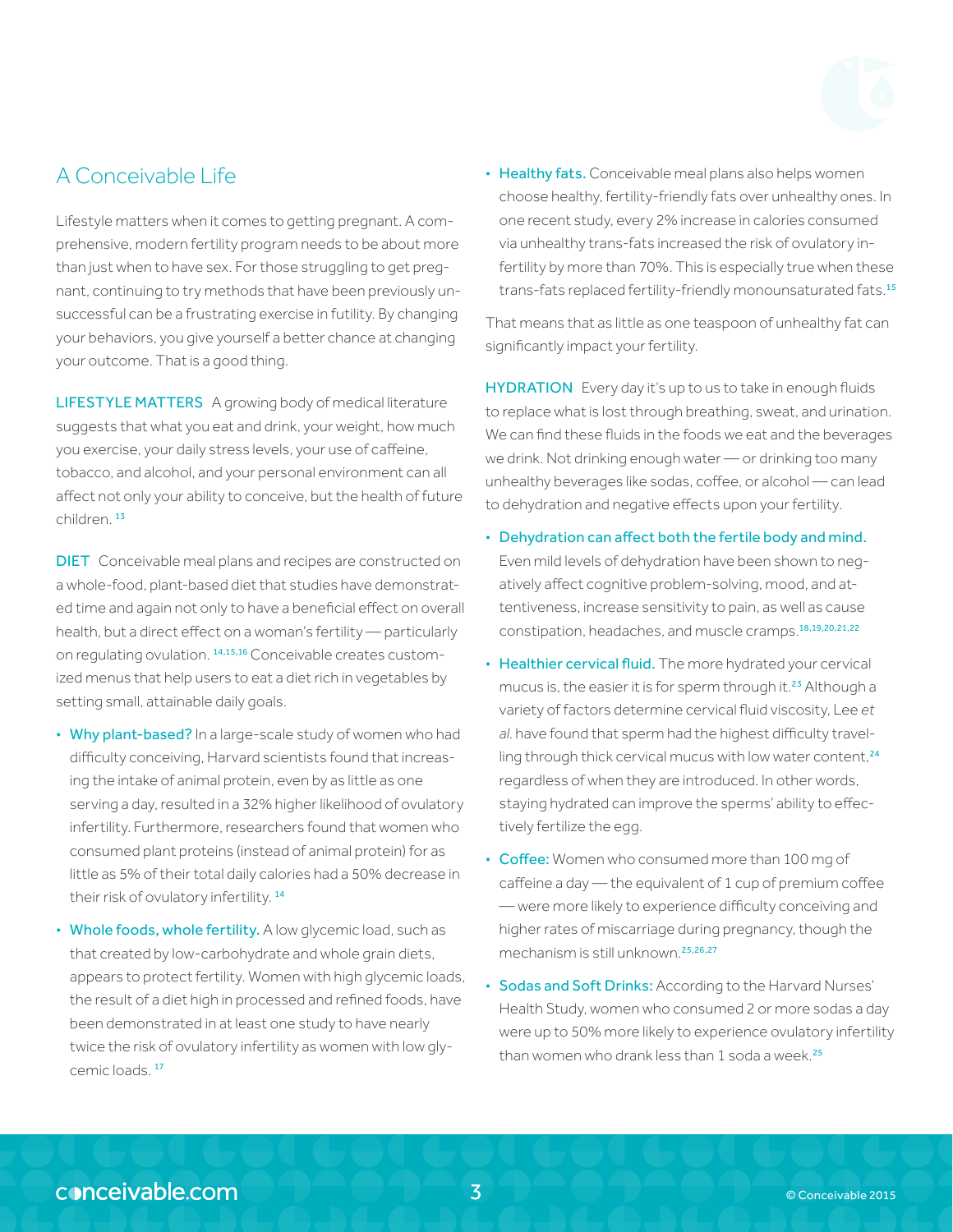- Alcoholic Drinks: Consumption of alcohol can have various effects on fertility including: increased time to pregnancy,<sup>15</sup> decreased probability of conception (by more than 50%),<sup>28</sup> abnormal blastocyst (embryo) development,<sup>29</sup> and decreased embryo implantation rate, thus increasing both the risks of spontaneous abortion and of fetal death.<sup>30</sup>
	- A large-scale study in Stockholm, Sweden found that women who consumed more than 2 alcoholic drinks per day were on average 60% more likely to be infertile than those who did not  $31$
	- Researchers believe that many of alcohol's detrimental effects on fertility are due to hormonal fluctuations including increases in estrogen levels that lower concentrations of follicle-stimulating hormone (FSH), and suppress ovulation as a whole,<sup>22</sup> though other mechanisms may remain unknown.
	- According to the Surgeon General, women should not drink alcoholic beverages during pregnancy because of the risk of birth defects.

SLEEP Conceivable not only helps you track your sleep habits, but delivers insightful and proven resources to help users improve their natural sleep. If sleep is interrupted or insufficient, hormone function is disturbed, affecting both your fertility and your ability to function the next day.

- Sleep, Stress, and Fertility. People experiencing *either* acute or prolonged sleep deprivation experience higher levels of the stress and elevated levels of associated stress hormones, such as cortisol, the following day.<sup>32</sup> Elevated cortisol relates to negative feelings of stress throughout the day and can reduce the chances of successful embryo implantation.<sup>33</sup> Elevated cortisol has also been associated with higher levels of early pregnancy loss. According to a 2009 study published by the National Academy of Sciences, pregnancies exposed to higher levels of cortisol were 2.7 times more likely to end in miscarriage.<sup>34</sup>
- Sleep is essential for hormone regulation. Sleeping less than 7-8 hours per night has been associated with de-

pressed leptin levels throughout the following day.<sup>35</sup> Leptin is important because it influences important hormones for regulating the menstrual cycle.<sup>36</sup> Furthermore, disturbances in leptin concentrations have been linked with poor egg quality.<sup>37</sup>

A healthy, fertile weight. Excess body weight can have significant effects on health, increasing risks of cardiovascular disease, diabetes, and even infertility/subfertility.<sup>38</sup>

- It takes longer for obese women to become pregnant.<sup>39</sup> Additionally, they experience higher rates of recurrent and early miscarriages than women of normal body weight.<sup>40</sup>
- A lower ongoing pregnancy rate the carrying of a fetus to term — of 38.3% per cycle was found in overweight women compared to 45.5% per cycle in non-overweight women.<sup>16</sup>
- The negative effects of obesity on female fertility have been shown to be reversible. Clark *et al*. found that after losing an average of 10.2 kg (22.5 lb) of body weight, 90% of previously anovulatory obese women began ovulating again.<sup>16</sup> In other words, when obese women lost weight, their cycles began to return to normal.

### **EXERCISE**

- Anywhere between 1 to 5 hours of moderate exercise per week has been significantly associated with an 18% average increase in women's ability to become pregnant regardless of their initial weight, though overweight and obese women showed more benefits.<sup>41</sup>
- However, over-exercising has also been linked to infertility. Lean women who exercised at high intensity 5 or more days a week were shown to be 2.3 times more likely to develop fertility difficulties than those who did not.<sup>42</sup>

Conceivable combs the most recent research to build a lifestyle program just for you, based on your largest opportunities for improvement. Our program of small, simple steps makes it easy for you to give yourself the best chance of conceiving, each and every month.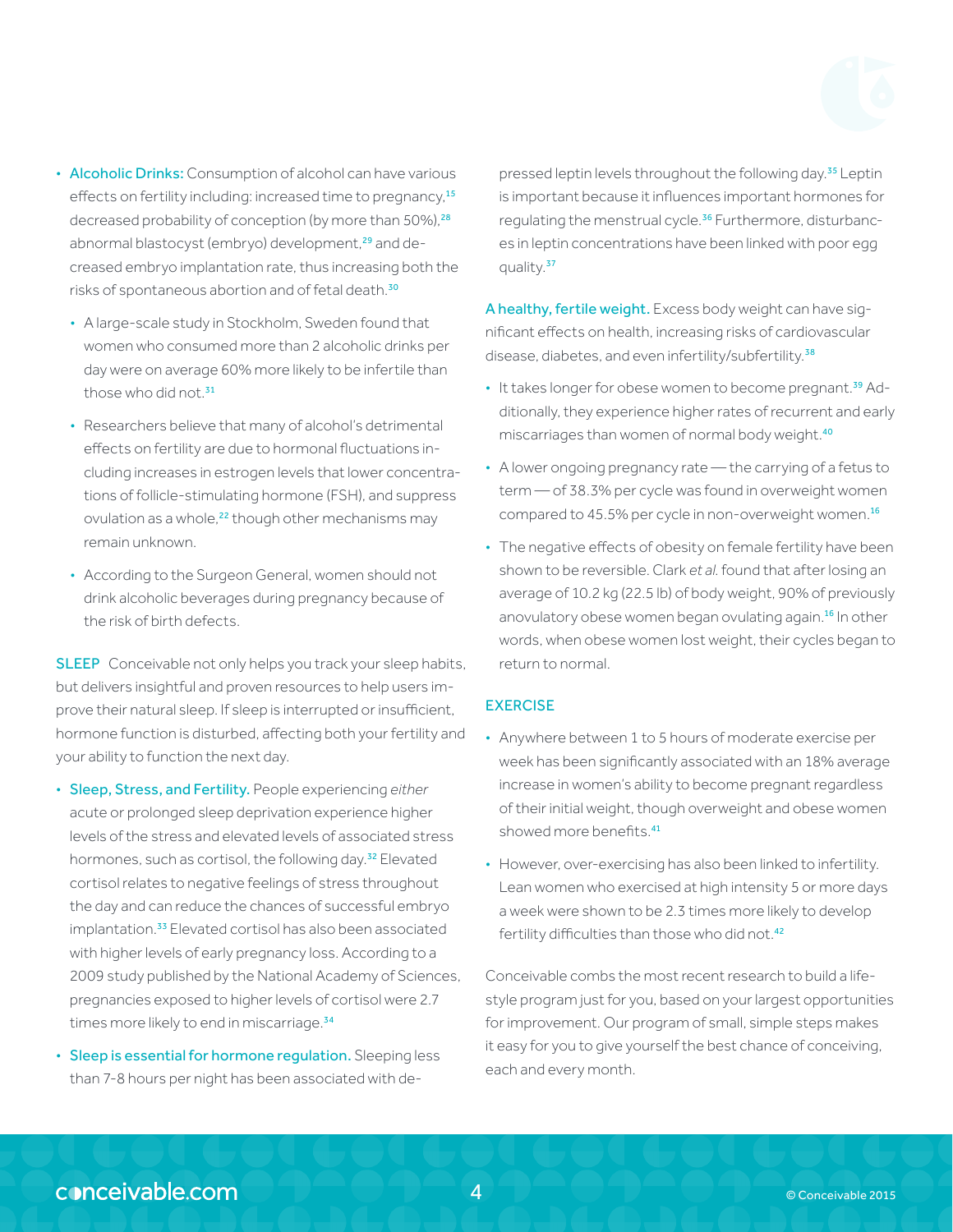

## A Conceivable Mind

Women with an infertility diagnosis often have higher levels of stress, anxiety, and depressive symptoms compared to fertile women. These symptoms are not to be taken lightly; women experiencing these symptoms can benefit from counseling or therapy.<sup>43</sup>

- Multiple studies have shown how unregulated stress and anxiety may be detrimental to fertility. For instance:
	- The presence of stress has been demonstrated to significantly reduce the probability of conception during every day of the fertile window.<sup>44</sup>
	- Fertilization rates of eggs decreased as stress levels increased.<sup>27</sup>
	- Higher levels of mental stress are associated with a longer time-to-pregnancy, increasing the risk of infertility.<sup>45</sup>
	- While high levels of stress and anxiety have been correlated with increased chances of stillbirth, maintaining positive moods and outlooks have been correlated with increased chances of delivering a live baby.<sup>46</sup>
- Engert *et al*. have illustrated a fundamental link between thought patterns and the experience of stress levels. Understanding the mechanisms governing this mind-body association may have important implications for understanding and counteracting the high incidence of stress-related disorders.<sup>47</sup> Evidence indicates, though, that positive mind/ body activities have been found to yield improvements in cortisol levels.<sup>29</sup>
- Increasing mindfulness and acceptance skills, as well as cognitive detachment from thoughts and feelings, seem to help women process these negative inner states in new ways, decreasing their entanglement with them and thus their psychological distress. Data suggest that a Mindfulness-Based Program for Infertility is an effective psychological intervention for women experiencing infertility. 48

## Why Conceivable

Conceivable has created an modern, integrative program to help women identify and address underlying fertility factors that may be preventing them from conceiving or carrying a baby to term.

The Conceivable program addresses 3 key areas that are scientifically proven to affect your ability to get and stay pregnant: your menstrual cycle, your lifestyle, and your ability to respond to stress.

By capturing data about these key fertility indicators, Conceivable teaches you how your lifestyle choices affect your ability to conceive, and empowers you to take daily action to improve your chances of getting pregnant.

Based on the data you share, our Virtual Health Advisor, available as an app for your iPhone, creates a personalized program that can improve your chances for success.

As you take small steps to improve your fertility, our intelligent program continues to adapt and changes with you.

So, take your first step right now. Download the app and take our assessment to see if Conceivable can give you a better chance at your dream of parenthood. By answering five simple questions about your menstrual cycle, we can learn a tremendous amount about why you're having trouble, then we can start making progress together.

## Conceivable Formulas

One key aspect of the Conceivable program is our proprietary herbal supplements. Refined from traditional formulas by recognized experts in herbology and infertility care, our all natural formulas have helped thousands of women improve their natural fertility. Each formula is specifically tailored to address unique underlying health factors that contribute to infertility, like irregular BBT, weak menstrual cycles, irregular ovulation, and painful periods.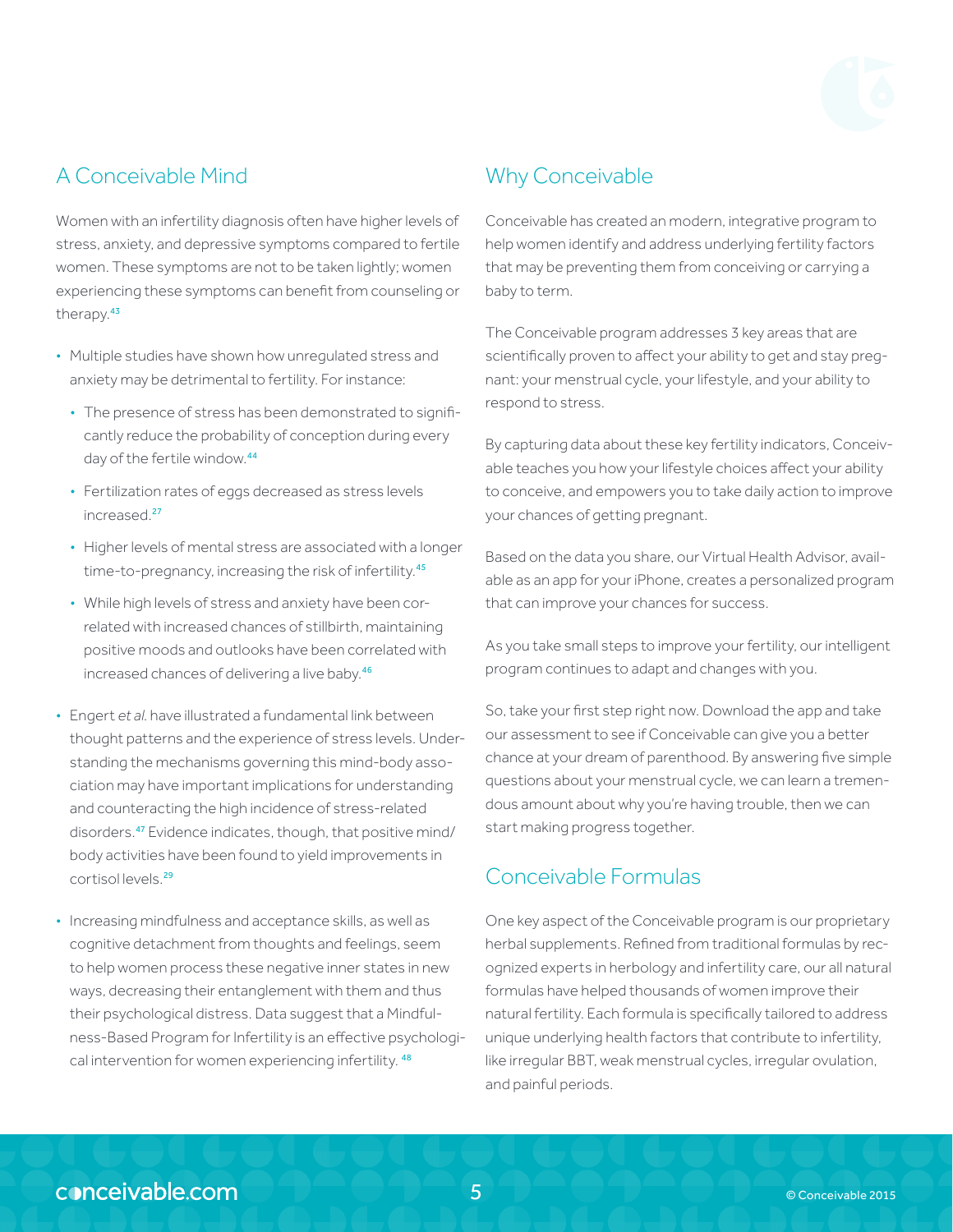Chinese herbal medicine (CHM) has been used for 1,000's of to regulate menstruation and improve fertility. Now, new interest from research scientists is just beginning to quantify the effect of these supplements on both female and male fertility.

- A 2015 study from the National Institute of Integrative Medicine of Australia describes a meta-analysis of 40 randomized control trials involving over 4,247 women with infertility. Their review "suggests that management of female infertility with Chinese herbal medicine can improve pregnancy rates 2-fold within a 3-6 month period compared with Western medical fertility drug therapy. In addition, fertility indicators such as ovulation rates, cervical mucus score, biphasic basal body temperature, and appropriate thickness of the endometrial lining were positively influenced by CHM therapy, indicating an ameliorating physiological effect conducive for a viable pregnancy.<sup>49</sup>
- A recent review of current medical literature carried out by researchers in Taiwan noted "traditional Chinese medicine could regulate the gonadotropin-releasing hormone to induce ovulation and improve the uterus blood flow and menstrual changes of endometrium. In addition, it also has impacts on patients with infertility resulting from polycystic ovarian syndrome, anxiety, stress and immunological disorders." Their review concludes "Integrating the principles and knowledge from well characterized approaches and quality control of both traditional Chinese medicine and Western medical approaches should become a trend in existing clinical practice and serve as a better methodology for treating infertility.<sup>50</sup>
- Published in 2012, a systematic review of 15 studies accounting for over 1,600 patients revealed that CHM significantly increased pregnancy rate, ovulation rate, cervical mucus scores, and reduced the miscarriage rate of women suffering from anovulation when compared to the common medication clomiphene (clomid). Based on their evidence, the authors concluded that CHM is effective for treating anovulation, but noted that more trials are needed to study the effectiveness of CHM for infertility.<sup>51</sup>
- Another recent review (2013), found that using CHM in combination with IVF resulted in significant increases in clinical pregnancy rate and ongoing pregnancy rates. However, authors found that many studies had a high risk of bias and recommended further research.<sup>52</sup>
- In a review of CHM for the treatment of endometriosis related pain, the well regarded Cochrane Review found that CHM performed as well or better than several traditional drug treatments. Again, researchers recommended that more research was necessary to accurately assess the use of CHM in treating endometriosis.<sup>53</sup>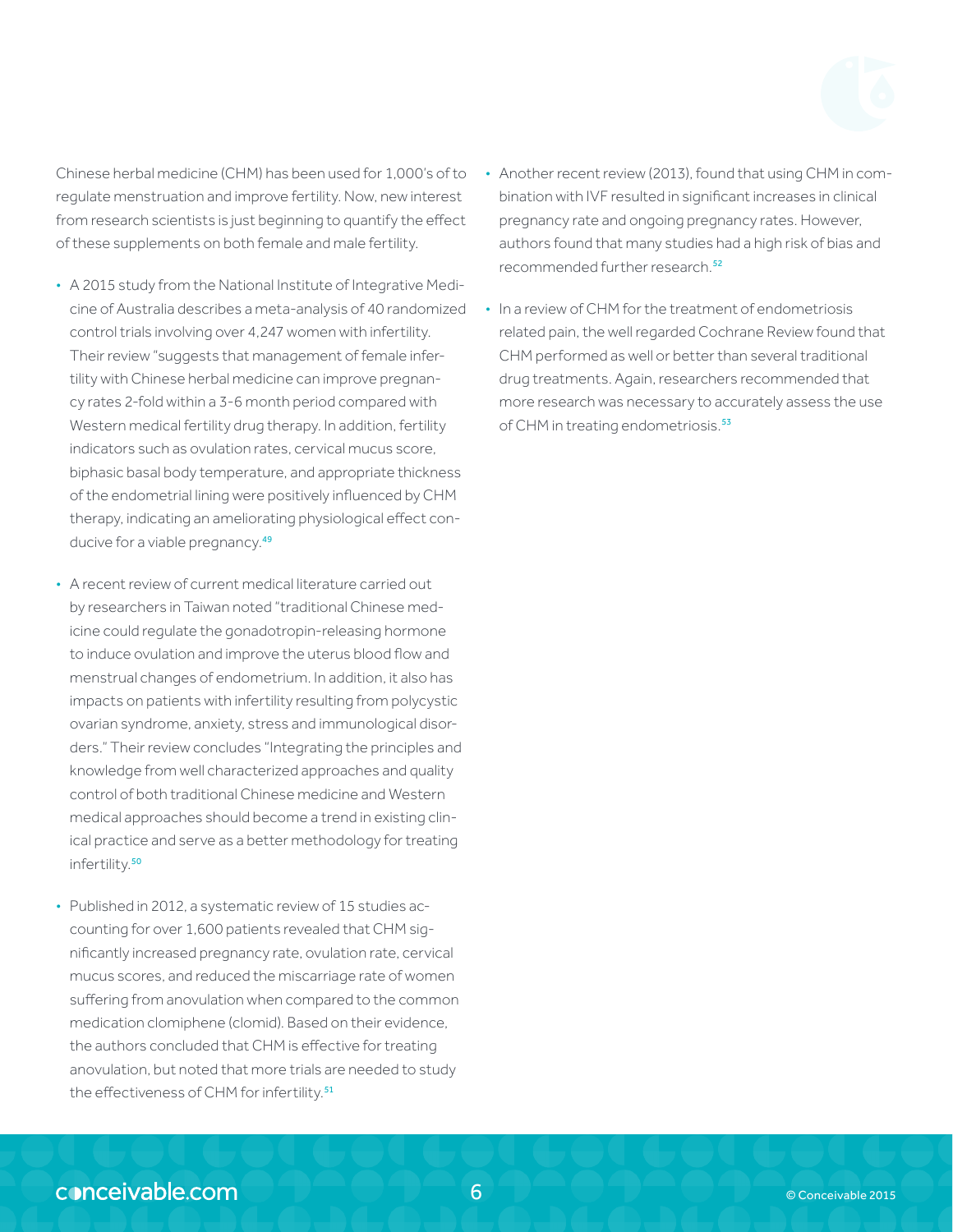

## **Endnotes**

- Chandra A, Copen CE, Stephen EH. [Infertility and impaired fecundity in the United States, 1982-2010: data from the National Survey of Family Growth](http://www.ncbi.nlm.nih.gov/pubmed/24988820). Natl Health Stat Report. 2013 Aug 14;(67):1-18, 1 p following 19. PubMed PMID: 24988820.
- 2 Chandra A, Copen CE, Stephen EH. [Infertility service use in the United States: data from the National Survey of Family Growth, 1982-2010](http://www.ncbi.nlm.nih.gov/pubmed/24467919). Natl Health Stat Report. 2014 Jan 22;(73):1-21. PubMed PMID: 24467919.
- 3 William M. Mercer Company. Women's Health Issues: Infertility as a Covered Benefit. 1997.
- "Quick Facts about Infertility". The American Society of Reproductive Medicine. Retrieved from: [www.reproductivefacts.org.](http://www.reproductivefacts.org/) 2015.
- "Clinic Summary Report, 2012". Society for Assisted Reproductive Technology. Retrieved from: [https://www.sartcorsonline.com/rptCSR\\_PublicMultYear.](https://www.sartcorsonline.com/rptCSR_PublicMultYear.aspx?ClinicPKID=0) [aspx?ClinicPKID=0.](https://www.sartcorsonline.com/rptCSR_PublicMultYear.aspx?ClinicPKID=0) 2015.
- 6 Kolstad HA, Bonde JP, Hjøllund NH, Jensen TK, Henriksen TB, Ernst E, Giwercman A, Skakkebaek NE, Olsen J. Menstrual cycle pattern and fertility: [a prospective follow-up study of pregnancy and early embryonal loss in 295 couples who were planning their first pregnancy.](http://www.ncbi.nlm.nih.gov/pubmed/10065787) Fertil Steril. 1999 Mar; 71(3):490-6. PubMed PMID: 10065787.
- Brodin T, Bergh T, Berglund L, Hadziosmanovic N, Holte J. [Menstrual cycle length is an age-independent marker of female fertility: results from 6271 treat](http://www.ncbi.nlm.nih.gov/pubmed/18155201)[ment cycles of in vitro fertilization.](http://www.ncbi.nlm.nih.gov/pubmed/18155201) Fertil Steril. 2008 Nov;90(5):1656-61. Epub 2007 Dec 21. PubMed PMID: 18155201.
- Check JH, Adelson H, Lurie D, Jamison T. [Effect of the short follicular phase on subsequent conception](http://www.ncbi.nlm.nih.gov/pubmed/1427421). Gynecol Obstet Invest. 1992;34(3):180-3. PubMed PMID: 1427421.
- Check JH, Liss JR, Shucoski K, Check ML. [Effect of short follicular phase with follicular maturity on conception outcome.](http://www.ncbi.nlm.nih.gov/pubmed/14664409) Clin Exp Obstet Gynecol. 2003;30(4):195-6. PubMed PMID: 14664409.
- 10 Small CM, Manatunga AK, Klein M, Feigelson HS, Dominguez CE, McChesney R, Marcus M. Menstrual cycle characteristics: associations with fertility and [spontaneous abortion](http://www.ncbi.nlm.nih.gov/pubmed/16357595). Epidemiology. 2006 Jan;17(1):52-60. PubMed PMID: 16357595.
- 11 Wise LA, Mikkelsen EM, Rothman KJ, Riis AH, Sørensen HT, Huybrechts KF, Hatch EE. A prospective cohort study of menstrual characteristics and time [to pregnancy](http://www.ncbi.nlm.nih.gov/pubmed/21719742). Am J Epidemiol. 2011 Sep 15;174(6):701-9. doi: 10.1093/aje/kwr130. Epub 2011 Jun 30. PubMed PMID: 21719742; PubMed Central PMCID: PMC3166706
- 12 Sundby J, Schei B. [Infertility and subfertility in Norwegian women aged 40-42. Prevalence and risk factors.](http://www.ncbi.nlm.nih.gov/pubmed/8931508) Acta Obstet Gynecol Scand. 1996 Oct; 75(9):832-7. PubMed PMID: 8931508.
- 13 Sharma R, Biedenharn KR, Fedor JM, Agarwal A. [Lifestyle factors and reproductive health: taking control of your fertility.](http://www.ncbi.nlm.nih.gov/pubmed/23870423) Reprod Biol Endocrinol. 2013 Jul 16;11:66. doi: 10.1186/1477-7827-11-66. Review. PubMed PMID: 23870423; PubMed Central PMCID: PMC3717046
- 14 Chavarro JE, Rich-Edwards JW, Rosner BA, Willett WC. [Protein intake and ovulatory infertility.](http://www.ncbi.nlm.nih.gov/pubmed/18226626) Am J Obstet Gynecol. 2008 Feb;198(2):210.e1-7. doi: 10.1016/j.ajog.2007.06.057. PubMed PMID: 18226626; PubMed Central PMCID: PMC3066040.
- 15 Chavarro JE, Rich-Edwards JW, Rosner BA, Willett WC. [Dietary fatty acid intakes and the risk of ovulatory infertility.](http://www.ncbi.nlm.nih.gov/pubmed/17209201) Am J Clin Nutr. 2007 Jan;85(1):231-7. PubMed PMID: 17209201.
- 16 Clark AM, Thornley B, Tomlinson L, Galletley C, Norman RJ. Weight loss in obese infertile women results in improvement in reproductive outcome for all [forms of fertility treatment.](http://www.ncbi.nlm.nih.gov/pubmed/?term=Weight+loss+in+obese+infertile+women+results+in+improvement+in+reproductive+outcome+for+all+forms+of+fertility+treatment) Hum Reprod. 1998 Jun;13(6):1502-5. PubMed PMID: 9688382.
- 17 Chavarro JE, Rich-Edwards JW, Rosner BA, Willett WC. [A prospective study of dietary carbohydrate quantity and quality in relation to risk of ovulatory infer](http://www.ncbi.nlm.nih.gov/pubmed/17882137)[tility.](http://www.ncbi.nlm.nih.gov/pubmed/17882137) Eur J Clin Nutr. 2009 Jan;63(1):78-86. Epub 2007 Sep 19. PubMed PMID: 17882137; PubMed Central PMCID: PMC3066074.
- <sup>18</sup> D'anci KE, Vibhakar A, Kanter JH, Mahoney CR, Taylor HA. <u>[Voluntary dehydration and cognitive performance in trained college athletes](http://www.ncbi.nlm.nih.gov/pubmed/19831106)</u>. Percept Mot Skills. 2009 Aug;109(1):251-69. PubMed PMID: 19831106.
- 19 Curley MD, Hawkins RN. [Cognitive performance during a heat acclimatization regimen.](http://www.ncbi.nlm.nih.gov/pubmed/6626079/) Aviat Space Environ Med. 1983 Aug;54(8):709-13. PubMed PMID: 6626079.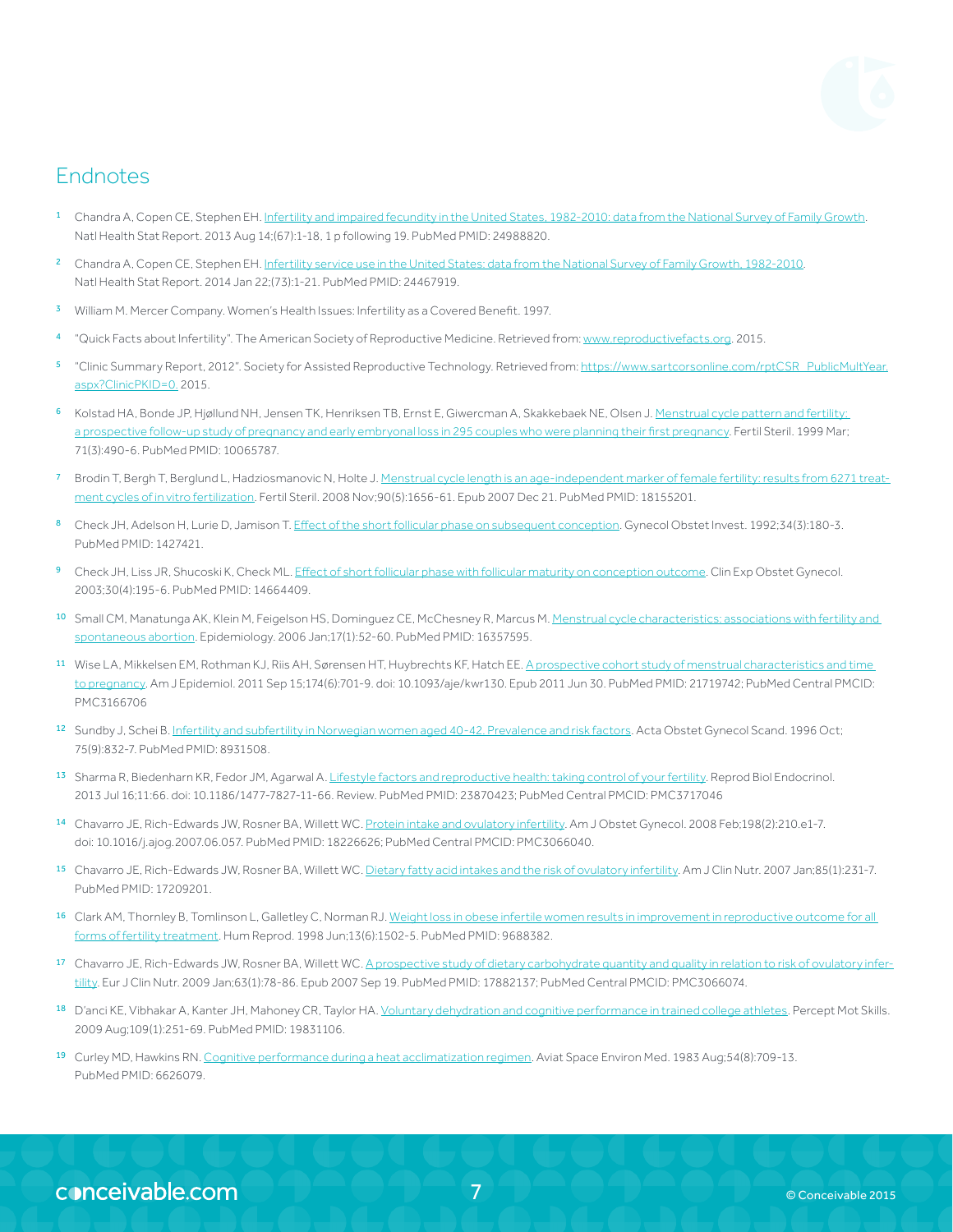

## Endnotes

- <sup>20</sup> Ogino Y, Kakeda T, Nakamura K, Saito S. [Dehydration enhances pain-evoked activation in the human brain compared with rehydration](http://www.ncbi.nlm.nih.gov/pubmed/24384865). Anesth Analg. 2014 Jun;118(6):1317-25. doi: 10.1213/ANE.0b013e3182a9b028. PubMed PMID: 24384865.
- 21 Leiper JB. [Intestinal water absorption--implications for the formulation of rehydration solutions](http://www.ncbi.nlm.nih.gov/pubmed/9694418/). Int J Sports Med. 1998 Jun;19 Suppl 2:S129-32. PubMed PMID: 9694418.
- 22 Kaneshiro N, Zieve D, Black B. [Dehydration](http://www.nlm.nih.gov/medlineplus/ency/article/000982.htm). Medline Plus. 2013 Aug 22.
- 23 Katz DF, Slade DA, Nakajima ST. [Analysis of pre-ovulatory changes in cervical mucus hydration and sperm penetrability.](http://www.ncbi.nlm.nih.gov/pubmed/9288332) Adv Contracept. 1997 Jun-Sep;13(2-3):143-51. PubMed PMID: 9288332.
- <sup>24</sup> Lee CH, Wang Y, Shin SC, Chien YW. [Effects of chelating agents on the rheological property of cervical mucus](http://www.ncbi.nlm.nih.gov/pubmed/12127644). Contraception. 2002 Jun; 65(6):435-40. PubMed PMID: 12127644.
- 25 Stefanidou EM, Caramellino L, Patriarca A, Menato G. [Maternal caffeine consumption and sine causa recurrent miscarriage.](http://www.ncbi.nlm.nih.gov/pubmed/?term=Maternal+caffeine+consumption+and+sine+causa+recurrent+miscarriage) Eur J Obstet Gynecol Reprod Biol. 2011 Oct;158(2):220-4. doi: 10.1016/j.ejogrb.2011.04.024. Epub 2011 Jun 1. PubMed PMID: 21636205.
- 26 Cnattingius S, Signorello LB, Annerén G, Clausson B, Ekbom A, Ljunger E, Blot WJ, McLaughlin JK, Petersson G, Rane A, Granath F. Caffeine intake [and the risk of first-trimester spontaneous abortion](http://www.ncbi.nlm.nih.gov/pubmed/11117975). N Engl J Med. 2000 Dec 21;343(25):1839-45. PubMed PMID: 11117975.
- <sup>27</sup> Wilcox A, Weinberg C, Baird D. [Caffeinated beverages and decreased fertility](http://www.ncbi.nlm.nih.gov/pubmed/2904572). Lancet. 1988 Dec 24-31;2(8626-8627):1453-6. PubMed PMID: 2904572.
- 28 Hakim RB, Gray RH, Zacur H. [Alcohol and caffeine consumption and/decreased fertility](http://www.ncbi.nlm.nih.gov/pubmed/9797089). Fertil Steril. 1998 Oct;70(4):632-7. Erratum in: Fertil Steril 1999 May;71(5):974. PubMed PMID: 9797089.
- 29 Gill J. [The effects of moderate alcohol consumption on female hormone levels and reproductive function.](http://www.ncbi.nlm.nih.gov/pubmed/11022013) Alcohol. 2000 Sep-Oct;35(5):417-23. Review. PubMed PMID: 11022013.
- <sup>30</sup> Windham GC, Fenster L, Swan SH. [Moderate maternal and paternal alcohol consumption and the risk of spontaneous abortion.](http://www.ncbi.nlm.nih.gov/pubmed/1637900) Epidemiology. 1992 Jul;3(4):364-70. PubMed PMID: 1637900.
- 31 Eggert J, Theobald H, Engfeldt P. [Effects of alcohol consumption on female fertility during an 18-year period.](http://www.ncbi.nlm.nih.gov/pubmed/14967377?dopt=Abstract#) Fertil Steril. 2004 Feb;81(2):379-83. PubMed PMID: 14967377.
- 32 Leproult R, Copinschi G, Buxton O, Van Cauter E. [Sleep loss results in an elevation of cortisol levels the next evening](http://www.ncbi.nlm.nih.gov/pubmed/9415946#). Sleep. 1997 Oct;20(10):865-70. PubMed PMID: 9415946.
- 33 Nepomnaschy PA, Welch K, McConnell D, Strassmann BI, England BG. Stress and female reproductive function: a study of daily variations in cortisol. [gonadotrophins, and gonadal steroids in a rural Mayan population.](http://www.ncbi.nlm.nih.gov/pubmed/15368600) Am J Hum Biol. 2004 Sep-Oct;16(5):523-32. PubMed PMID: 15368600.
- 34 Nepomnaschy PA, Welch KB, McConnell DS, Low BS, Strassmann BI, England BG. [Cortisol levels and very early pregnancy loss in humans](http://www.ncbi.nlm.nih.gov/pubmed/16495411). Proc Natl Acad Sci U S A. 2006 Mar 7;103(10):3938-42. Epub 2006 Feb 22. PubMed PMID: 16495411; PubMed Central PMCID: PMC1533790.
- 35 Spiegel K, Leproult R, L'hermite-Balériaux M, Copinschi G, Penev PD, Van Cauter E. Leptin levels are dependent on sleep duration: relationships with [sympathovagal balance, carbohydrate regulation, cortisol, and thyrotropin.](http://www.ncbi.nlm.nih.gov/pubmed/15531540#) J Clin Endocrinol Metab. 2004 Nov;89(11):5762-71. PubMed PMID: 15531540.
- 36 Jayes FC, Britt JH, Esbenshade KL. Role of gonadotropin-releasing hormone pulse frequency in differential requlation of gonadotropins in the gilt. Biol Reprod. 1997 Apr;56(4):1012-9. PubMed PMID: 9096885.
- 37 Anifandis G, Koutselini E, Louridas K, Liakopoulos V, Leivaditis K, Mantzavinos T, Sioutopoulou D, Vamvakopoulos N. Estradiol and leptin as conditional [prognostic IVF markers](http://www.ncbi.nlm.nih.gov/pubmed/?term=Estradiol+and+leptin+as+conditional+prognostic+IVF+markers#). Reproduction. 2005 Apr;129(4):531-4. PubMed PMID: 15798029.
- 38 Brannian JD. [Obesity and fertility](http://www.ncbi.nlm.nih.gov/pubmed/21848022). SD Med. 2011 Jul;64(7):251-4. PubMed PMID: 21848022.
- 39 Mutsaerts MA, Groen H, Huiting HG, Kuchenbecker WK, Sauer PJ, Land JA, Stolk RP, Hoek A. The influence of maternal and paternal factors on time to nancy – a <u>Dutch population-based birth-cohort study: the GECKO Drenthe study</u>. Hum Reprod. 2012 Feb;27(2):583-93. doi: 10.1093/humrep/der429. Epub 2011 Dec 19. PubMed PMID: 22184203.